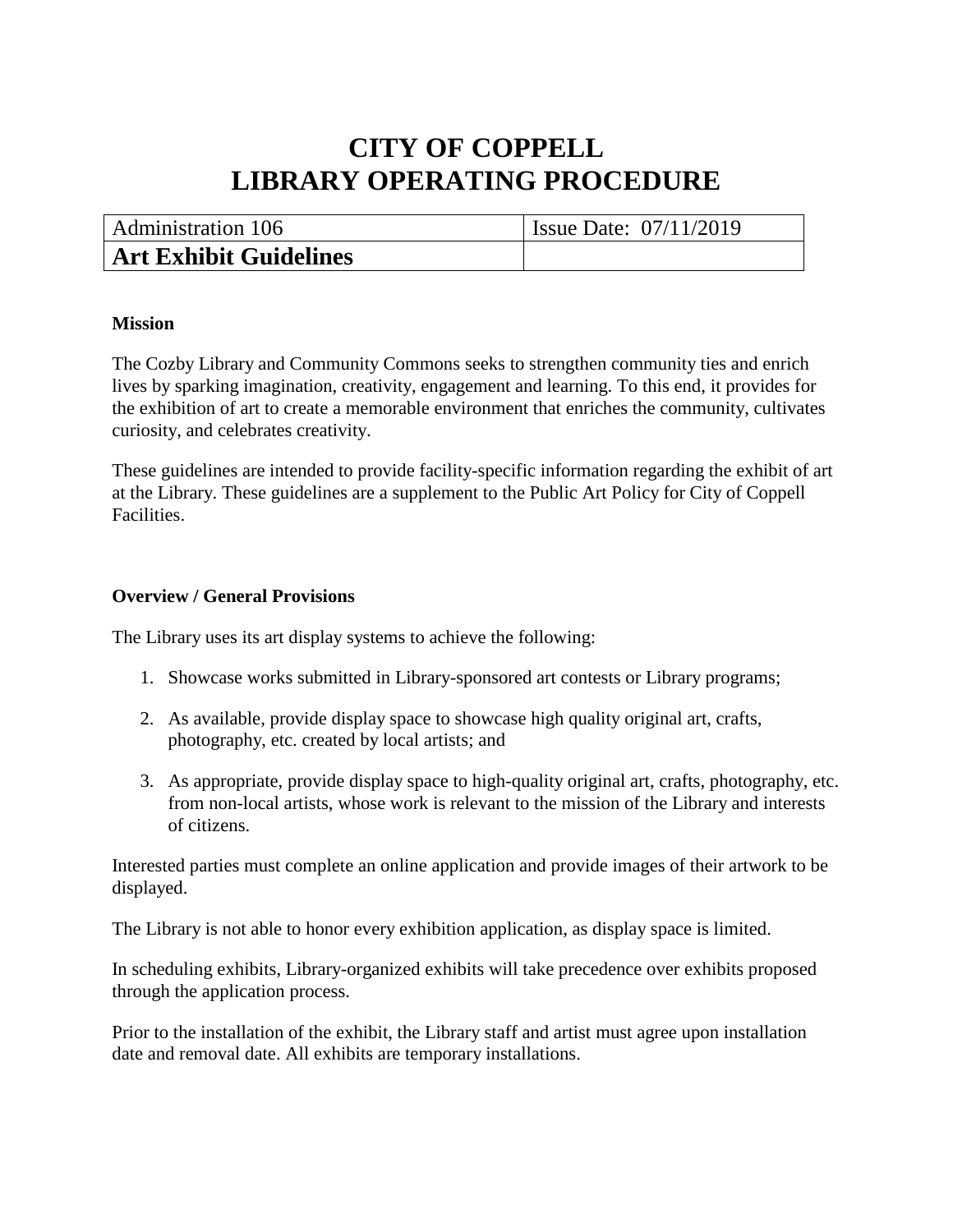The artist is responsible for putting their artwork up and taking it down. Library staff will be available to provide instruction as needed. The artist may use the Library's ladder if needed.

# **Application Guidelines**

All applications must be submitted online at [http://bit.ly/artclcc.](http://bit.ly/artclcc)

Incomplete applications will not be considered or contacted. Applications without photographs or links to the artwork to be displayed will be considered incomplete.

Completed applications will remain on file for two years. Library staff will review filed applications in the process of selecting potential exhibits.

Artists must sign a waiver of liability prior to an exhibit of their work. Staff will take measures within our control to protect artwork on display in the Library. However, artists must understand that artwork will be displayed in a public place, and cannot be constantly guarded or surveilled.

#### **Selection and Coordination**

The Library considers many artistic mediums for exhibition. These include but are not limited to watercolor, oil, or acrylic paintings; sketches or drawings; original photography; original images created digitally; mixed media artwork; multidimensional artwork; replicas of original paintings; prints created from original woodblocks or other block printing materials.

Library staff will use the following criteria for selection:

- Breadth of appeal
- Educational, cultural or civic nature
- Appropriateness for all ages
- Suitability of subject matter for the full range of library users
- Timeliness to the community and special events
- Alignment with Library programming or initiatives
- Alignment with Coppell's goal of "A Family Community for a Lifetime"
- Ouality and aesthetic appeal

Works that are overtly political, commercial, or religious in nature will not be considered for display in the Library.

As with other facets of Library service, decisions on exhibits and applications rest with Library staff. Applicants may appeal to the Library Director, whose decision will be final.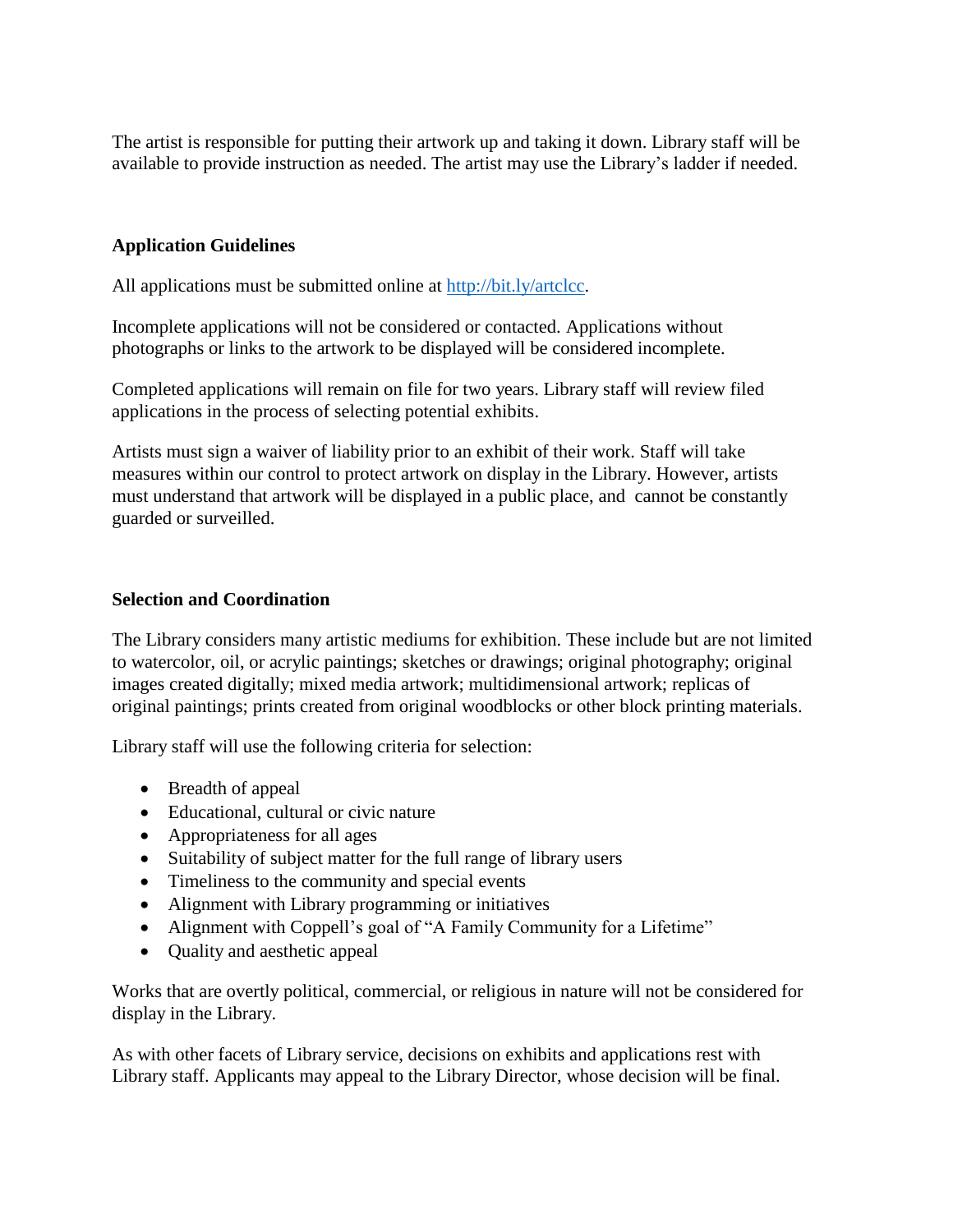### **Exhibit Logistics**

Prices or "for sale" signs may not be displayed on or near any works displayed in the Library.

Each work in an exhibit must be labeled with the artist's name, the title of the work, and the medium on a small piece of cardstock. Labels must be attached to the piece itself or its frame or matte board. Labels may not be attached directly to the wall.

All works must be wired. Two-dimensional pieces should preferably be framed or matted. Unframed canvases are acceptable if no tacks or staples are visible along the canvas edges.

Artists are responsible for ensuring their artwork is compatible with the display specifications set forth in the **Appendix** to these Guidelines. The Library does not provide frames, mattes, wire, cardstock or other supplies to prepare the artwork for display.

If desired, a framed artist statement may be displayed with the artwork.

#### **Publicity and Promotion**

Permission to photograph any work in the exhibition for publicity purposes is considered granted unless otherwise stated in writing. The Library may submit articles to local newspapers, put information on the Library and City website and social media accounts, and send out emails to publicize the exhibit.

<span id="page-2-0"></span>Artists scheduled to exhibit can host a "meet the artist" reception. Artists can invite their friends, family, and colleagues to the event and publicize it to local media. Refreshments may be served. These events are organized and paid for by the artist themselves. However, the Library will facilitate use of a Library space for the event.